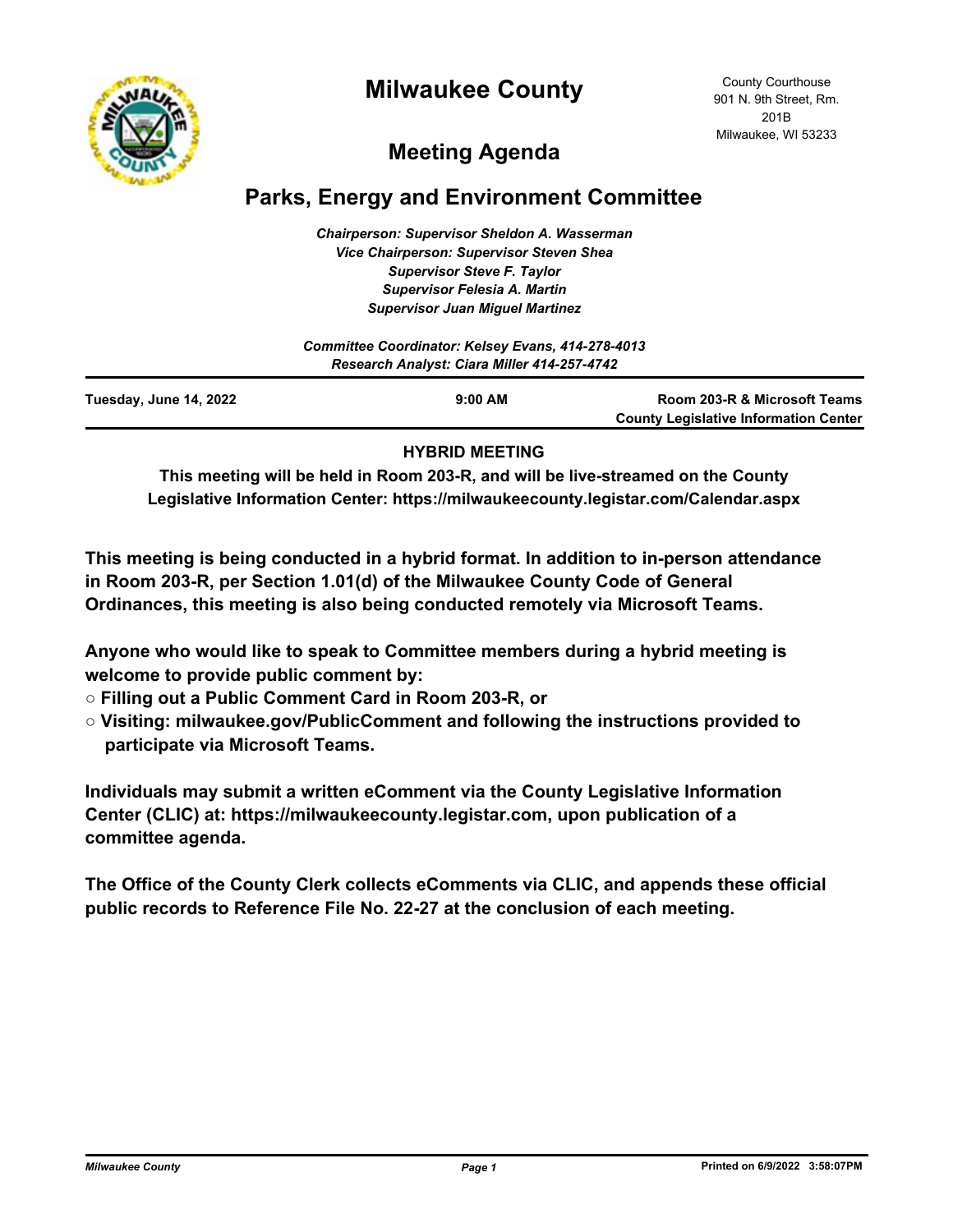#### Public Notice

*PLEASE TAKE NOTICE: Members of the Milwaukee County Board of Supervisors (County Board) who are not members of this committee may attend this meeting to participate or to gather information. Therefore, notice is hereby given that this meeting may constitute a meeting of the County Board and/or a meeting of one or more of the County Board's other committees, commissions, or task forces, although no action will be taken at this meeting by the County Board or any of its other committees, commissions, or task forces.*

*NOTICE: The Committee may consider and vote to recommend County Board adoption of a resolution related to the subject of any "information only" item listed on this agenda. The public will be offered the opportunity to comment on any such proposal at this meeting.*

## **Call To Order**

### **Roll Call**

#### **AMERICAN RESCUE PLAN ACT TASK FORCE - 1**

- **1** [22-592](http://milwaukeecounty.legistar.com/gateway.aspx?m=l&id=/matter.aspx?key=12252) From the American Rescue Plan Act (ARPA) Revenue Loss Recovery Subgroup requesting authorization of \$21,996,141 million in ARPA Funds for "Fiscal Health Challenge" project requests, which include one-time investments that provide long term cost savings, revenue enhancements, and/or operational efficiencies. **(05/26/22 CB Meeting: Referred to the Committee on Parks, Energy, and Environment)**
	- [22-592 REPORT](http://MilwaukeeCounty.legistar.com/gateway.aspx?M=F&ID=49a9ec05-8b0b-4441-b3a5-34a04f6ac206.dotx) *Attachments:* [22-592 RESOLUTION](http://MilwaukeeCounty.legistar.com/gateway.aspx?M=F&ID=a5baeadb-d911-4c46-b296-917e3643f79b.docx) [22-592 FISCAL NOTE](http://MilwaukeeCounty.legistar.com/gateway.aspx?M=F&ID=64a975b8-d018-403c-9974-10d9c532646c.doc) [22-592 POWERPOINT](http://MilwaukeeCounty.legistar.com/gateway.aspx?M=F&ID=fa05683c-5b4a-4b1f-8b55-8d5719ae8270.pdf) [22-592 FINANCE AMENDMENT I \(Adopted; Vote 7-0\)](http://MilwaukeeCounty.legistar.com/gateway.aspx?M=F&ID=b19c82ef-d225-464c-8ed1-5d00b4ea4674.docx) [22-592 COUNTY BOARD RESOLUTION](http://MilwaukeeCounty.legistar.com/gateway.aspx?M=F&ID=6692412a-7606-4785-8b72-4e149d8a3dd4.pdf) [22-592 COUNTY BOARD AMENDMENT II \(Introduction Pending\)](http://MilwaukeeCounty.legistar.com/gateway.aspx?M=F&ID=f91f0bfb-684f-4722-89e6-205fac54f0e2.docx) [22-592 COUNTY BOARD AMENDMENT III \(Failed; Vote 9-9\)](http://MilwaukeeCounty.legistar.com/gateway.aspx?M=F&ID=822dbc06-71ff-4403-9baf-e00c8019eeb4.docx)

#### **MILWAUKEE PUBLIC MUSEUM - 1**

**2** [22-28](http://milwaukeecounty.legistar.com/gateway.aspx?m=l&id=/matter.aspx?key=11850) From the President and Chief Executive Officer, Milwaukee Public Museum, providing an informational report regarding financial statements. **(Considered by the Committees on Parks, Energy, and Environment; and Finance) (INFORMATIONAL ONLY UNLESS OTHERWISE DIRECTED BY THE COMMITTEE)**

*Attachments:* [22-28 JUNE REPORT \(received 05/16/22\)](http://MilwaukeeCounty.legistar.com/gateway.aspx?M=F&ID=c6c114ee-2407-4e19-b5b1-a0e1852eca97.pdf)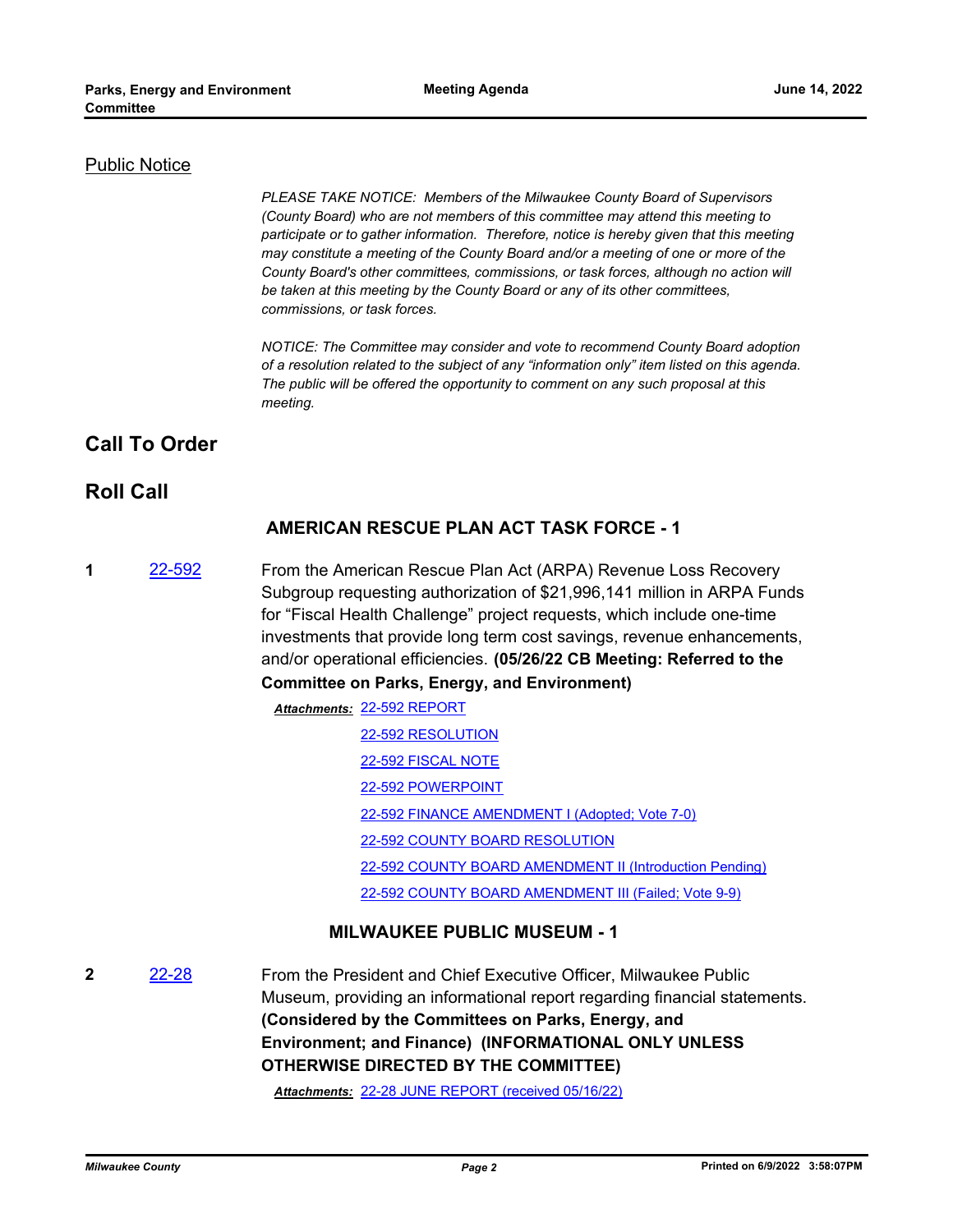#### **DEPARTMENT OF PARKS, RECREATION, AND CULTURE - 1**

**3** [22-682](http://milwaukeecounty.legistar.com/gateway.aspx?m=l&id=/matter.aspx?key=12380) From the Executive Director of Parks providing an informational report on the proposed dock improvement project at Milwaukee Yacht Club. **(INFORMATIONAL ONLY UNLESS OTHERWISE DIRECTED BY THE COMMITTEE)**

[22-682 REPORT](http://MilwaukeeCounty.legistar.com/gateway.aspx?M=F&ID=74bc6690-d65a-4032-8ae4-67e1044d0669.pdf) *Attachments:*

[22-682 MILWAUKEE YACHT CLUB PROJECT PROPOSAL](http://MilwaukeeCounty.legistar.com/gateway.aspx?M=F&ID=401e3ceb-6d1c-466a-aa9f-07647c588d0b.pdf) [22-682 POWERPOINT](http://MilwaukeeCounty.legistar.com/gateway.aspx?M=F&ID=b271c349-e96f-43ff-b760-31562a2ae55d.pdf)

## **OFFICE OF STRATEGY, BUDGET, AND PERFORMANCE / DEPARTMENT OF PARKS, RECREATION, AND CULTURE - 1**

**4** [22-697](http://milwaukeecounty.legistar.com/gateway.aspx?m=l&id=/matter.aspx?key=12396) From the Office of Strategy, Budget, and Performance, DAS, and the Parks Department, providing an informational item on the status of the Mitchell Park Domes Project. **(INFORMATIONAL ONLY UNLESS OTHERWISE DIRECTED BY THE COMMITTEE)**

[22-697 REPORT](http://MilwaukeeCounty.legistar.com/gateway.aspx?M=F&ID=43d51882-dd25-415e-a24e-0e9091420706.docx) *Attachments:*

[22-697 PROJECT TIMELINE](http://MilwaukeeCounty.legistar.com/gateway.aspx?M=F&ID=bf05d4b2-a51c-4ab7-bb72-db2819b4bdd4.docx) [22-697 DOMES BUSINESS PLAN ANALYSIS](http://MilwaukeeCounty.legistar.com/gateway.aspx?M=F&ID=670c4963-1908-47a3-aa4a-66891302b676.pdf)

#### **RESOLUTION/ORDINANCE - 1**

**5** [22-707](http://milwaukeecounty.legistar.com/gateway.aspx?m=l&id=/matter.aspx?key=12406) A resolution/ordinance amending Section 47.08 of the Milwaukee County Code of General Ordinances related to the injury to, destruction, or removal of public property

*Sponsors:* Martin and Sumner

[22-707 RESOLUTION/ORDINANCE](http://MilwaukeeCounty.legistar.com/gateway.aspx?M=F&ID=a521126b-34c8-491f-8057-1a9e19adb714.docx) *Attachments:*

[22-707 FISCAL NOTE](http://MilwaukeeCounty.legistar.com/gateway.aspx?M=F&ID=985b8ce1-0b60-4ee6-809b-8f0aecaec8f0.pdf)

#### **E-COMMENTS - 1**

**6** [22-27](http://milwaukeecounty.legistar.com/gateway.aspx?m=l&id=/matter.aspx?key=11849) eComments submitted to the Committee on Parks, Energy, and Environment via the County Legislative Information Center (CLIC). **(INFORMATIONAL ONLY UNLESS OTHERWISE DIRECTED BY THE COMMITTEE)**

> \*The Office of the County Clerk collects eComments via CLIC, and appends these official public records to Reference File No. 22-27 at the conclusion of each meeting.

## **Adjournment**